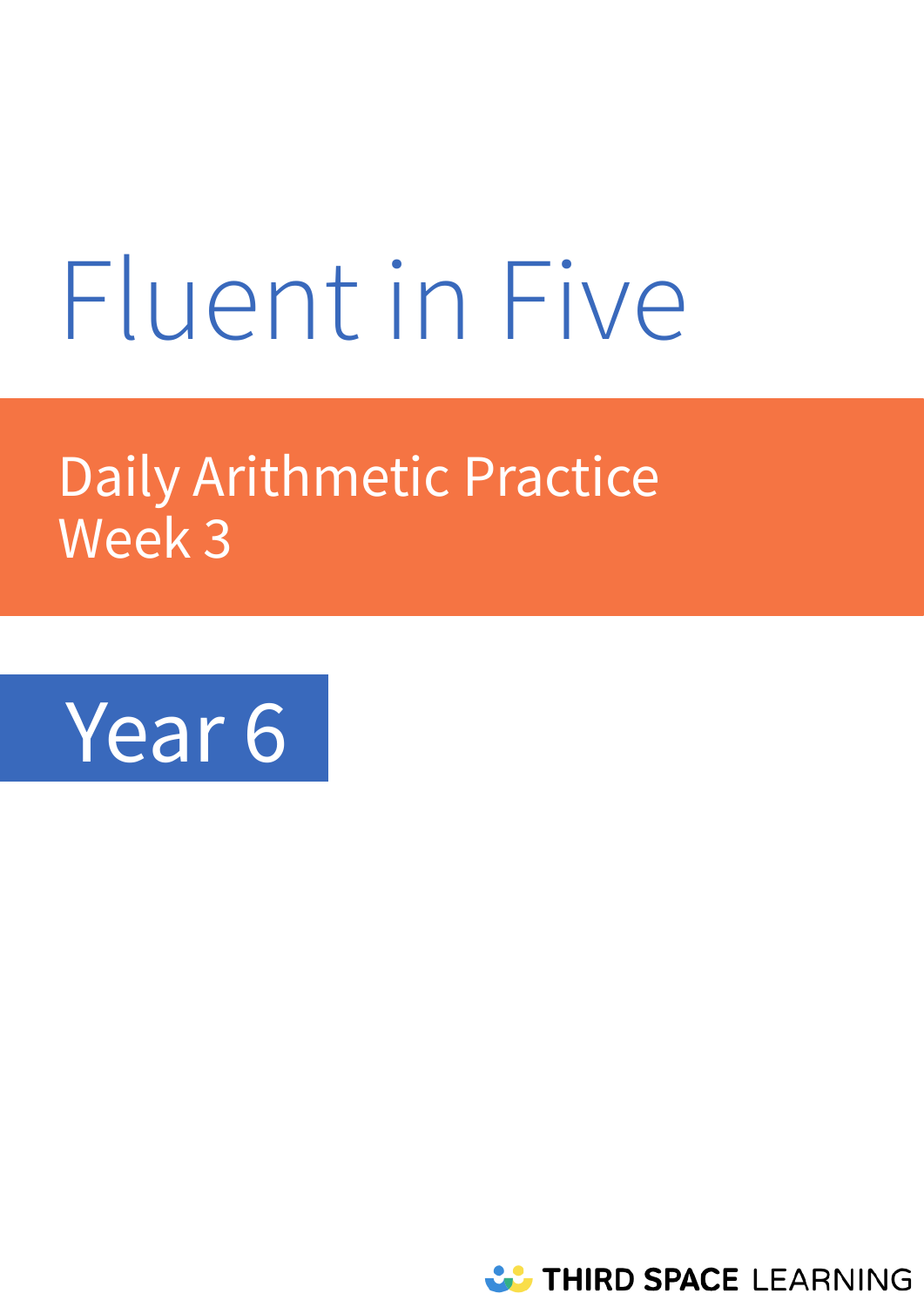# Year 6 - Week 3

**Please note, we always recommend reading 'Your Guide to Using Fluent in Five' before using these resources with your class.** 

# This week in a nutshell

By this week, children should have become familiar with the Fluent in Five challenge, and their speed should be increasing.

This week:

- Mental division focuses on dividing whole numbers and decimals by 10 and 100.
- Mental addition and subtraction involves adding and subtracting near multiples of 10 (eg. 80 – 28 = by mentally calculating 80 – 30 followed by + 2)
- Written addition and subtraction involves 5-digit numbers add or subtract 5-digit numbers.
- Written short multiplication and division focuses on the 6 and 8 times tables.
- Written long multiplication continues to be tested. Check that children can immediately identify these as written methods by noticing that these questions carry 2 marks.
- Fraction questions continue to include finding non-unit fractions of numbers, but are beginning to include increasingly more complex mental calculations.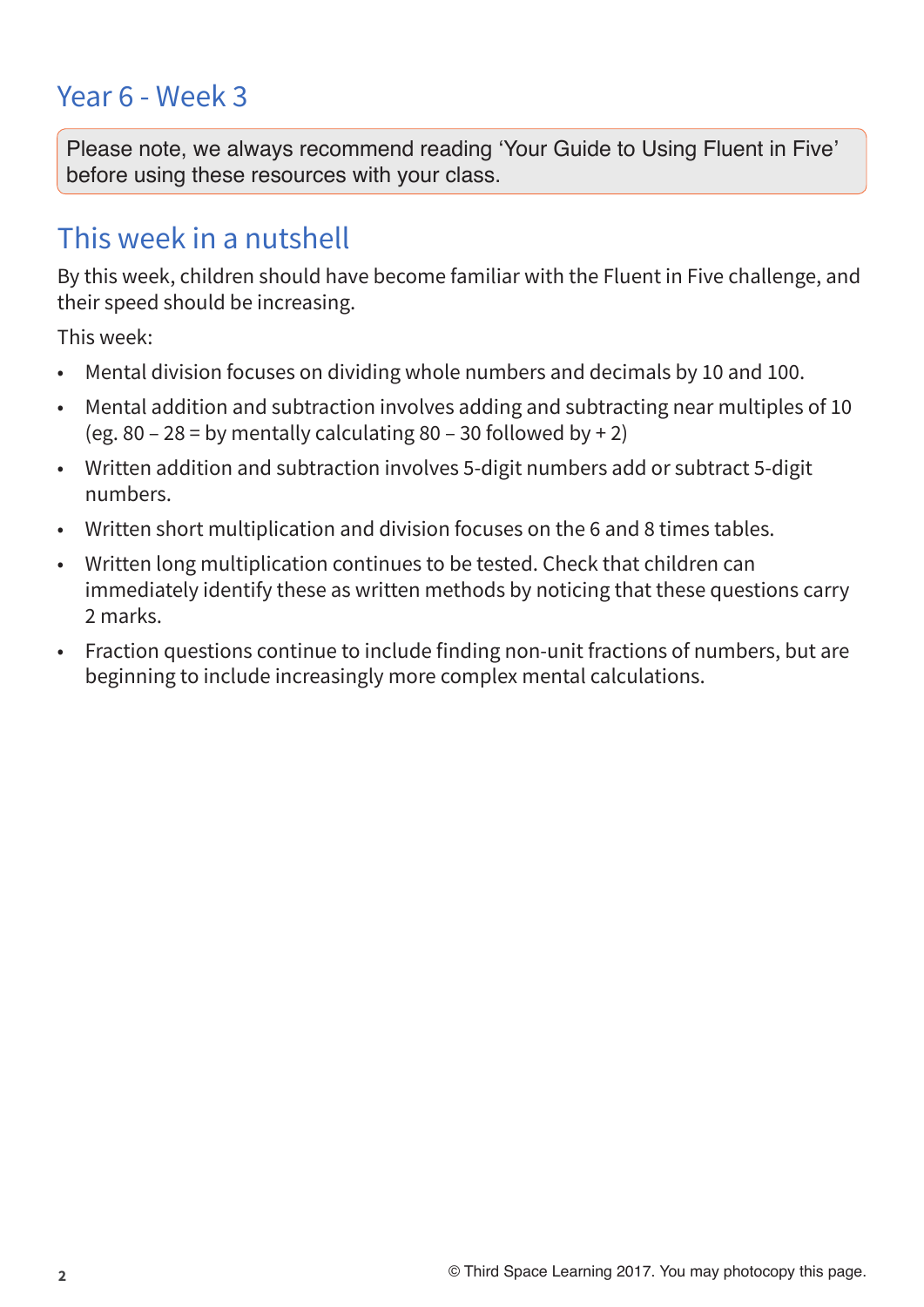

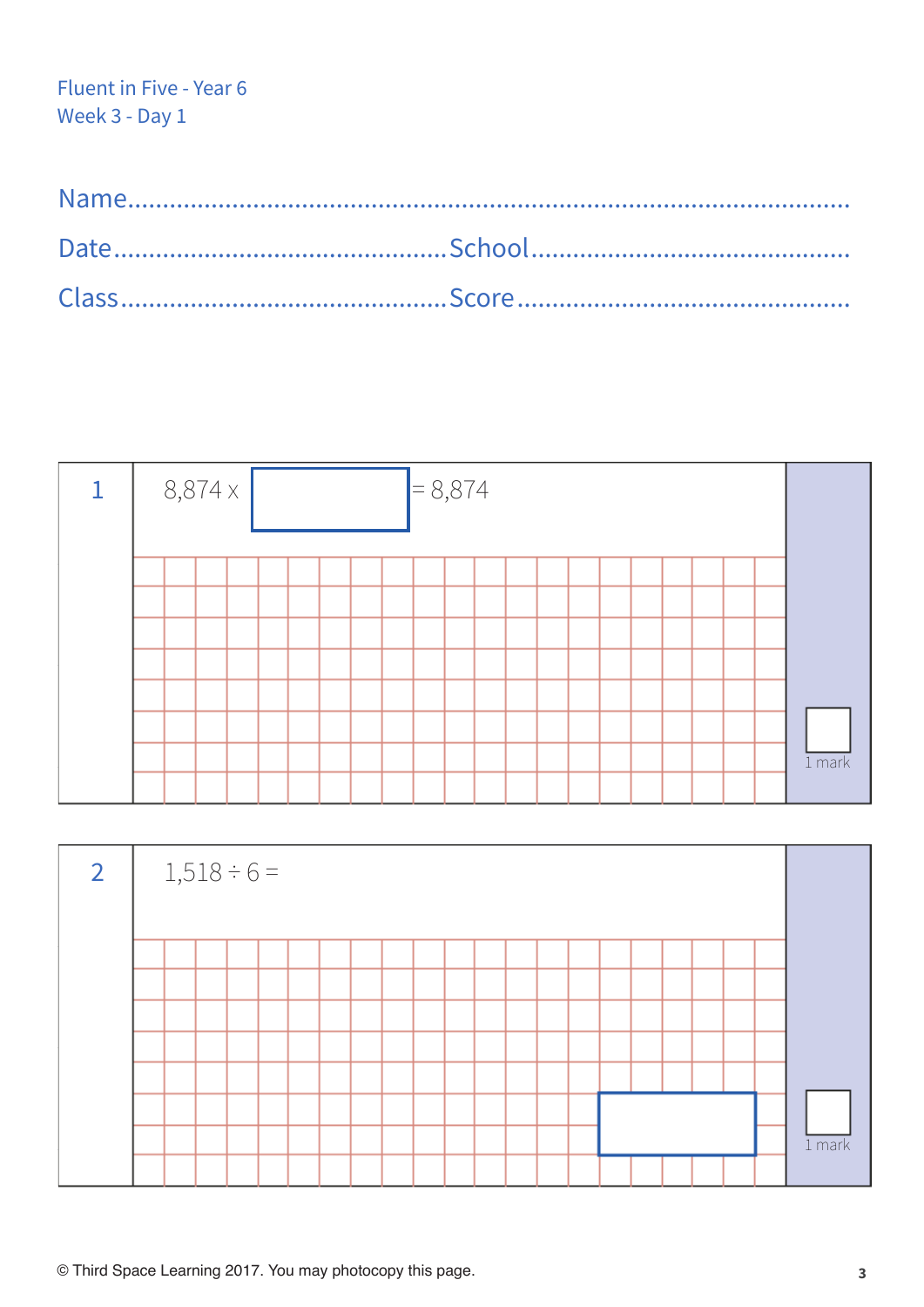

| 4 |  | $41 + 30 =$ |  |  |  |  |  |  |  |  |          |
|---|--|-------------|--|--|--|--|--|--|--|--|----------|
|   |  |             |  |  |  |  |  |  |  |  |          |
|   |  |             |  |  |  |  |  |  |  |  |          |
|   |  |             |  |  |  |  |  |  |  |  |          |
|   |  |             |  |  |  |  |  |  |  |  |          |
|   |  |             |  |  |  |  |  |  |  |  |          |
|   |  |             |  |  |  |  |  |  |  |  |          |
|   |  |             |  |  |  |  |  |  |  |  |          |
|   |  |             |  |  |  |  |  |  |  |  | $1$ mark |
|   |  |             |  |  |  |  |  |  |  |  |          |

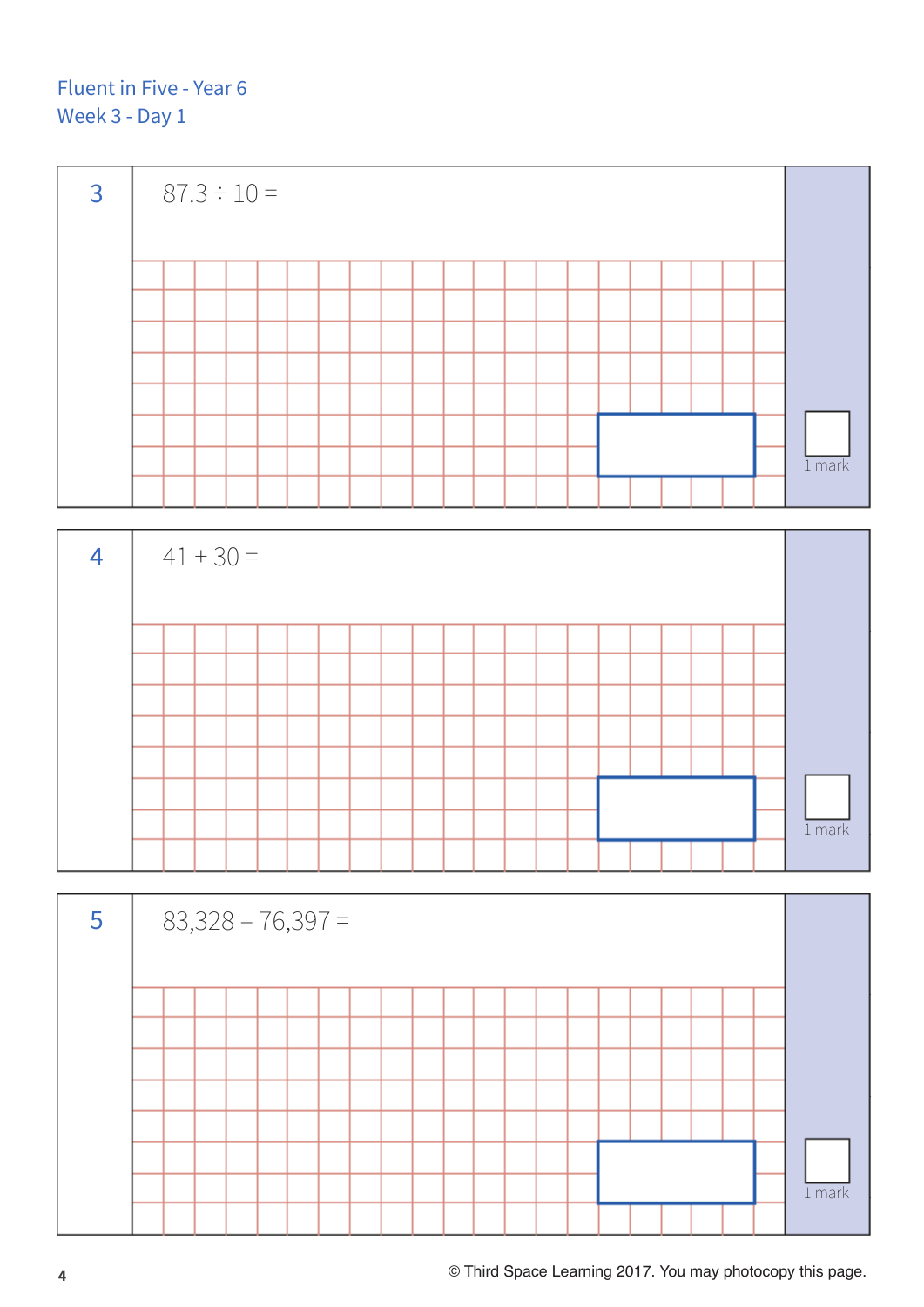# Answer Sheet

- 1.  $8,874 \times 1 = 8,874 \text{ (M)}$
- 2.  $1,518 \div 6 = 253$  (W)
- 3. 87.3 ÷ 10 = **8.73** (M)
- 4.  $41 + 30 = 71$  (M)
- 5. 83,328 76,397 = **6,931** (W)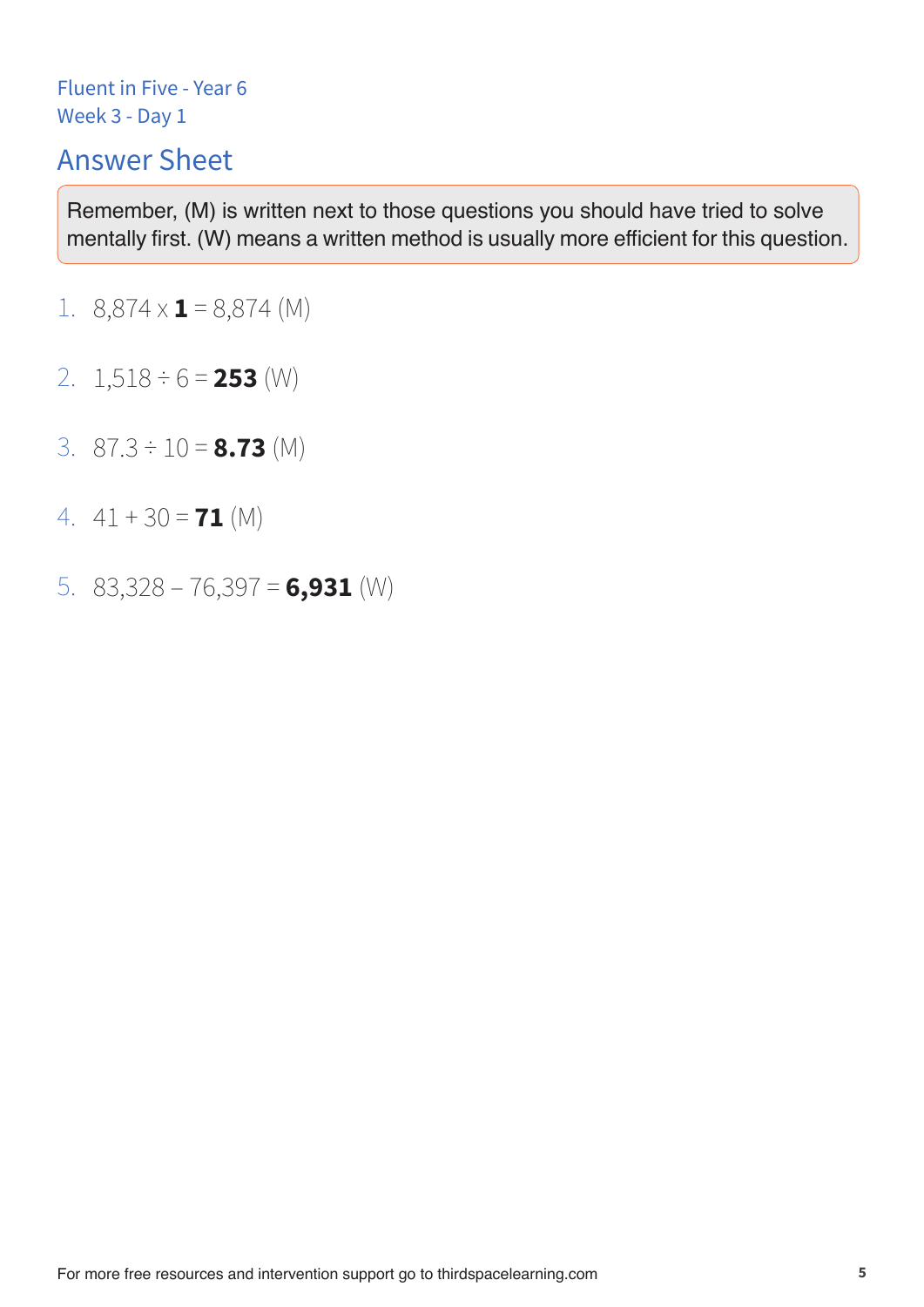

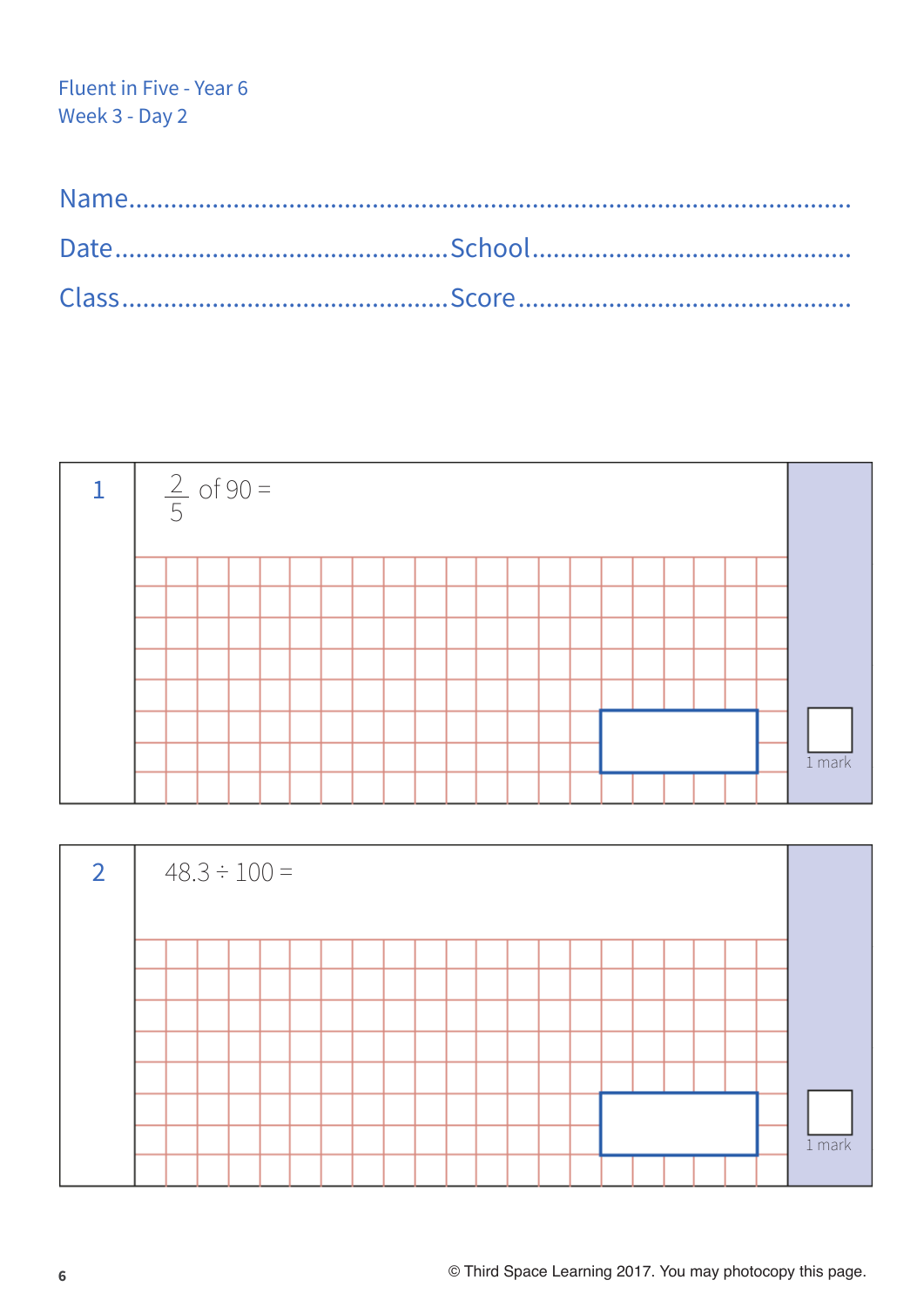

| $\overline{4}$ |  | $80 - 28 =$ |  |  |  |  |  |  |  |  |          |
|----------------|--|-------------|--|--|--|--|--|--|--|--|----------|
|                |  |             |  |  |  |  |  |  |  |  |          |
|                |  |             |  |  |  |  |  |  |  |  |          |
|                |  |             |  |  |  |  |  |  |  |  |          |
|                |  |             |  |  |  |  |  |  |  |  |          |
|                |  |             |  |  |  |  |  |  |  |  |          |
|                |  |             |  |  |  |  |  |  |  |  |          |
|                |  |             |  |  |  |  |  |  |  |  |          |
|                |  |             |  |  |  |  |  |  |  |  | $1$ mark |
|                |  |             |  |  |  |  |  |  |  |  |          |

| 5 | $12,384 + 15,843 =$ |  |  |  |  |  |  |  |  |  |          |
|---|---------------------|--|--|--|--|--|--|--|--|--|----------|
|   |                     |  |  |  |  |  |  |  |  |  |          |
|   |                     |  |  |  |  |  |  |  |  |  |          |
|   |                     |  |  |  |  |  |  |  |  |  |          |
|   |                     |  |  |  |  |  |  |  |  |  |          |
|   |                     |  |  |  |  |  |  |  |  |  |          |
|   |                     |  |  |  |  |  |  |  |  |  |          |
|   |                     |  |  |  |  |  |  |  |  |  |          |
|   |                     |  |  |  |  |  |  |  |  |  | $1$ mark |
|   |                     |  |  |  |  |  |  |  |  |  |          |

**© Third Space Learning 2017. You may photocopy this page. 7**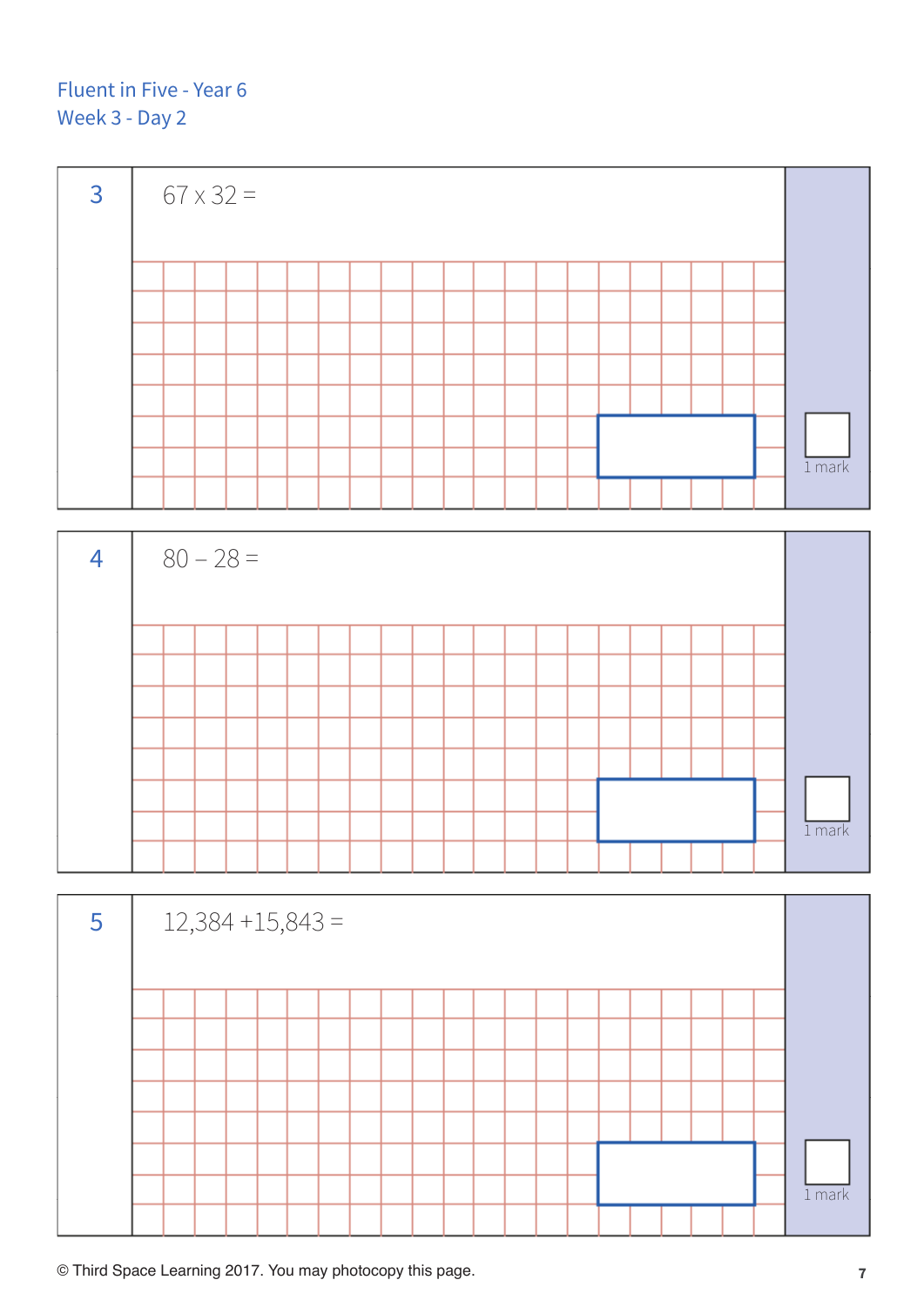# Answer Sheet

1. 
$$
\frac{2}{5}
$$
 of 90 = **36** (M)

- 2. 48.3 ÷ 100 = **0.483** (M)
- 3. 67 x 32 = **2,144** (W)
- 4.  $80 28 = 52$  (M)
- 5. 12,384 +15,843 = **28,227** (W)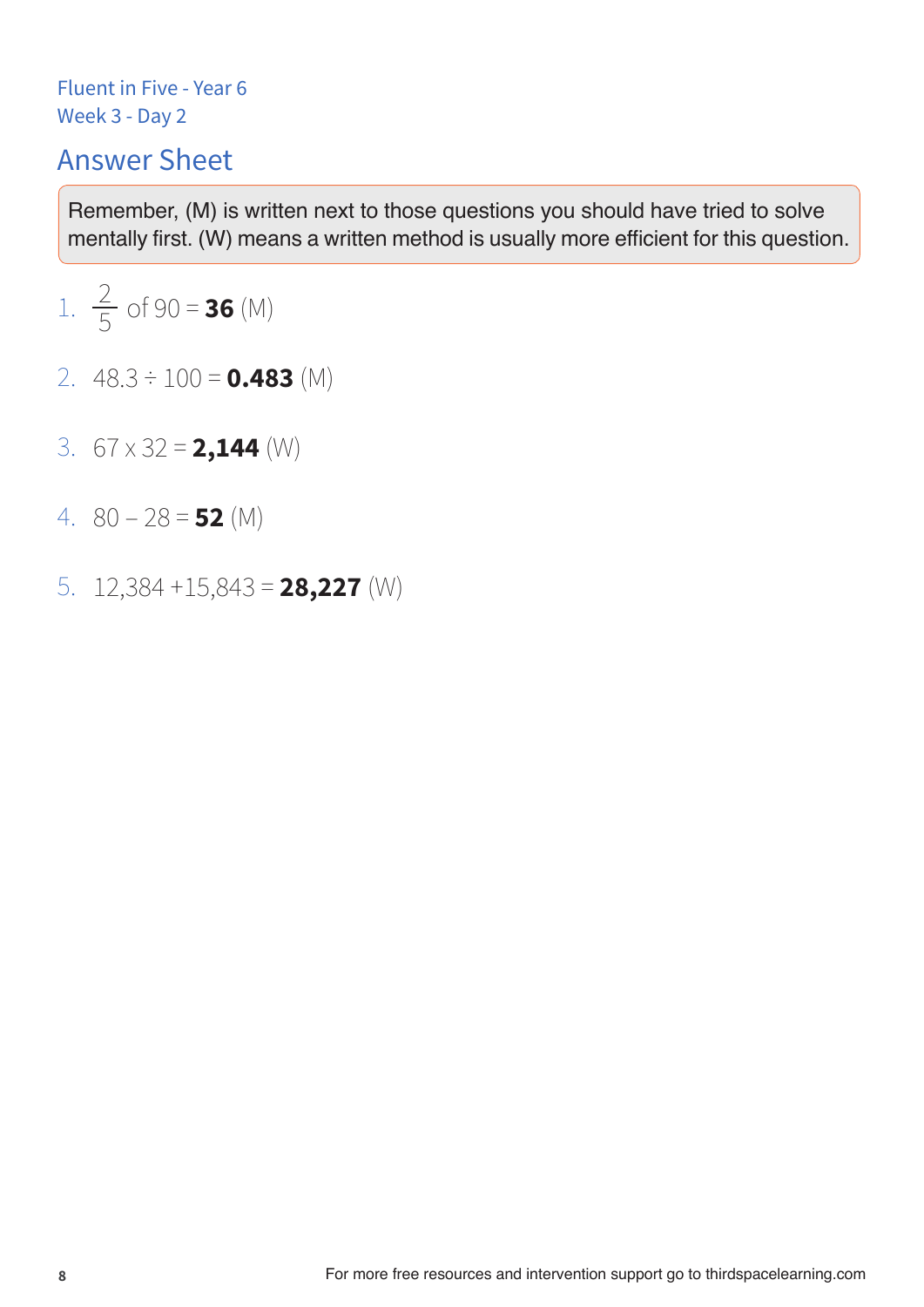

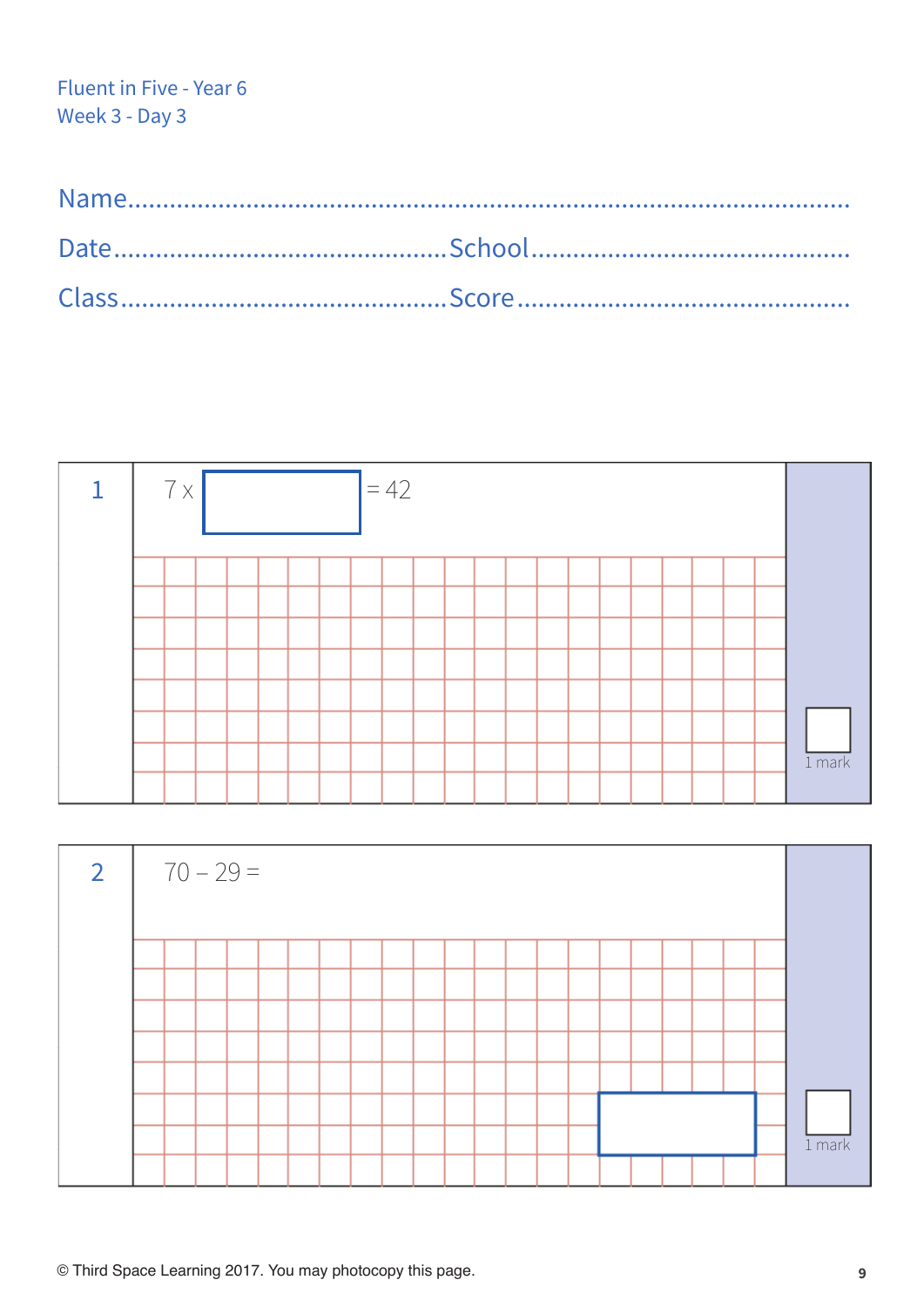3  $37 \times 37 =$ 1 mark





**10 © Third Space Learning 2017. You may photocopy this page.**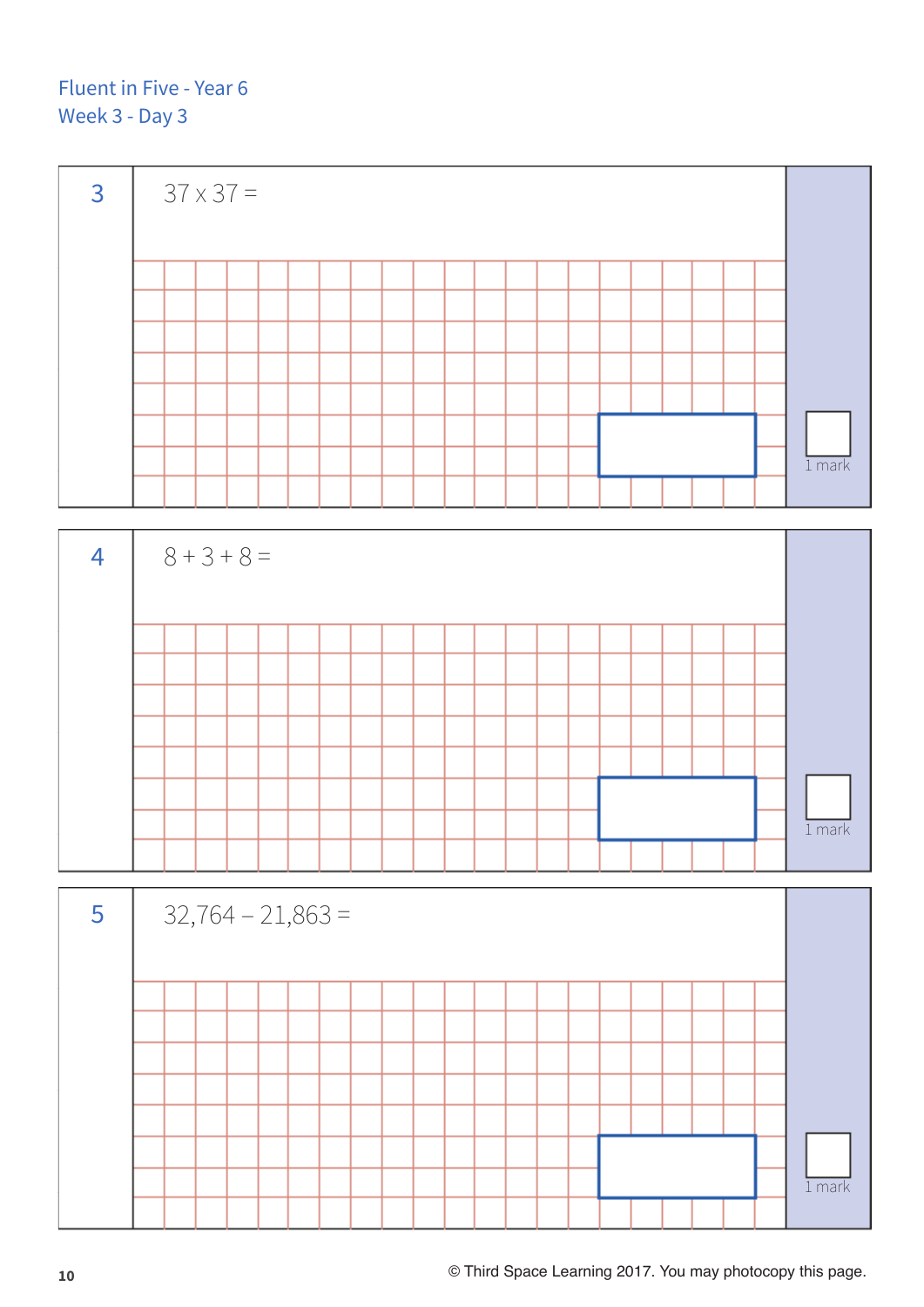# Answer Sheet

- 1.  $7 \times 6 = 42$  (M)
- 2.  $70 29 = 41$  (M)
- 3. 37 x 37 = **1,369** (W)
- 4.  $8 + 3 + 8 = 19$  (M)
- 5. 32,764 21,863 = **10,901** (W)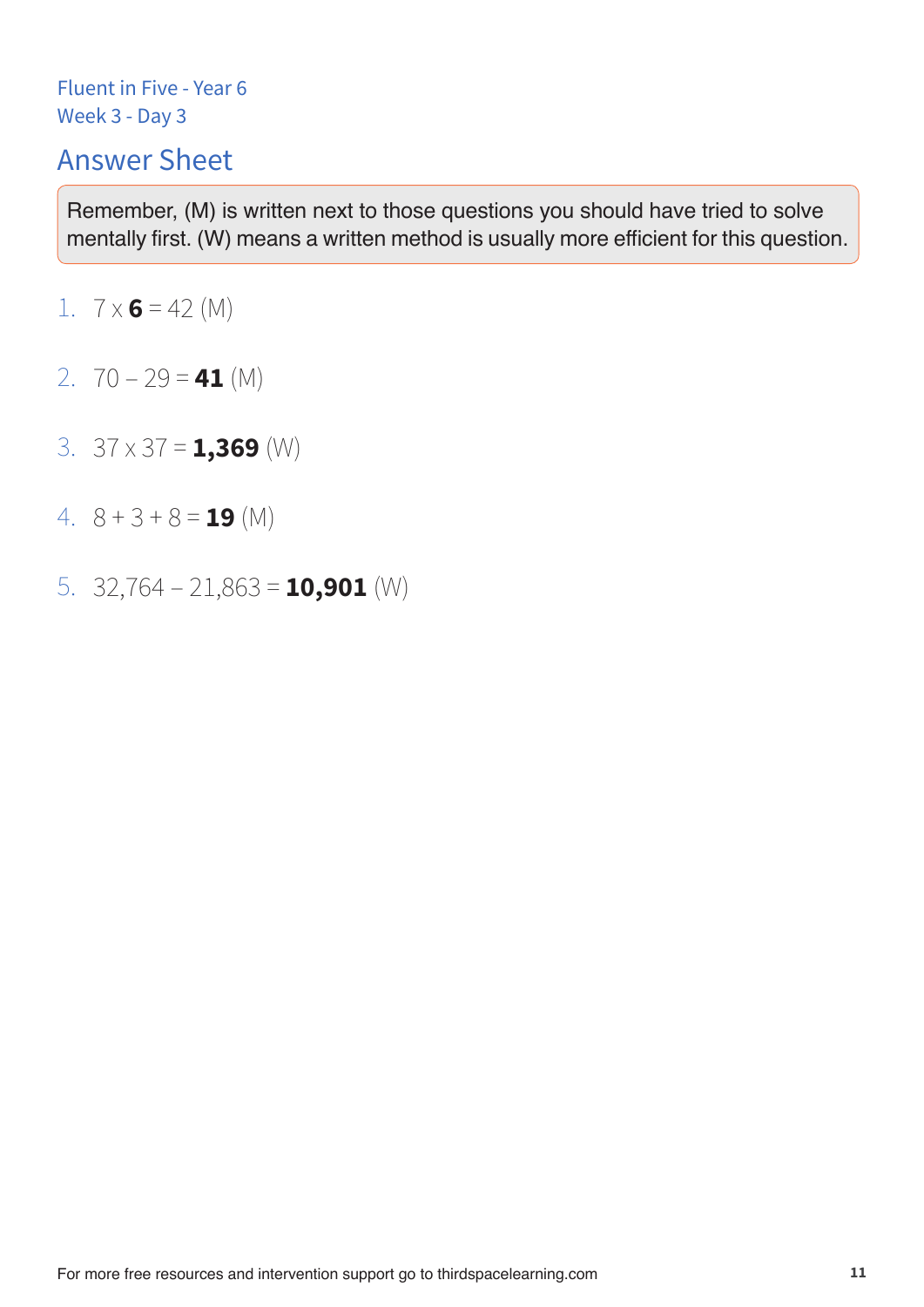|  |  | $996 + 7 =$ |  |  |  |  |  |  |  |  |          |
|--|--|-------------|--|--|--|--|--|--|--|--|----------|
|  |  |             |  |  |  |  |  |  |  |  |          |
|  |  |             |  |  |  |  |  |  |  |  |          |
|  |  |             |  |  |  |  |  |  |  |  |          |
|  |  |             |  |  |  |  |  |  |  |  |          |
|  |  |             |  |  |  |  |  |  |  |  |          |
|  |  |             |  |  |  |  |  |  |  |  |          |
|  |  |             |  |  |  |  |  |  |  |  |          |
|  |  |             |  |  |  |  |  |  |  |  | $1$ mark |
|  |  |             |  |  |  |  |  |  |  |  |          |

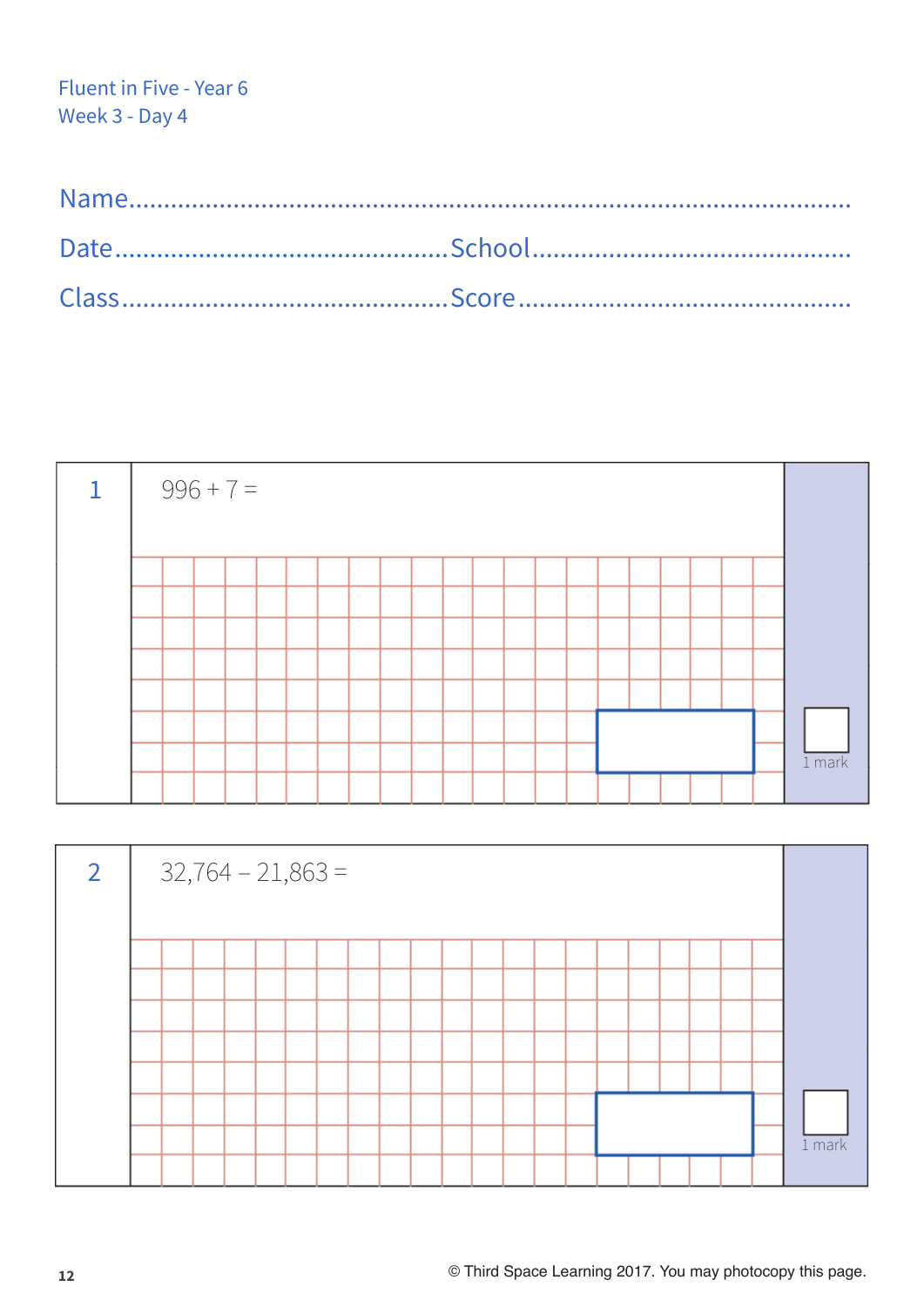

| $\overline{4}$ |  | $91 + 30 =$ |  |  |  |  |  |  |  |  |          |
|----------------|--|-------------|--|--|--|--|--|--|--|--|----------|
|                |  |             |  |  |  |  |  |  |  |  |          |
|                |  |             |  |  |  |  |  |  |  |  |          |
|                |  |             |  |  |  |  |  |  |  |  |          |
|                |  |             |  |  |  |  |  |  |  |  |          |
|                |  |             |  |  |  |  |  |  |  |  |          |
|                |  |             |  |  |  |  |  |  |  |  |          |
|                |  |             |  |  |  |  |  |  |  |  |          |
|                |  |             |  |  |  |  |  |  |  |  | $1$ mark |
|                |  |             |  |  |  |  |  |  |  |  |          |

| $5\phantom{1}$ |  | $674 \times 6 =$ |  |  |  |  |  |  |  |  |  |          |
|----------------|--|------------------|--|--|--|--|--|--|--|--|--|----------|
|                |  |                  |  |  |  |  |  |  |  |  |  |          |
|                |  |                  |  |  |  |  |  |  |  |  |  |          |
|                |  |                  |  |  |  |  |  |  |  |  |  |          |
|                |  |                  |  |  |  |  |  |  |  |  |  |          |
|                |  |                  |  |  |  |  |  |  |  |  |  |          |
|                |  |                  |  |  |  |  |  |  |  |  |  |          |
|                |  |                  |  |  |  |  |  |  |  |  |  |          |
|                |  |                  |  |  |  |  |  |  |  |  |  | $1$ mark |
|                |  |                  |  |  |  |  |  |  |  |  |  |          |

**© Third Space Learning 2017. You may photocopy this page. 13**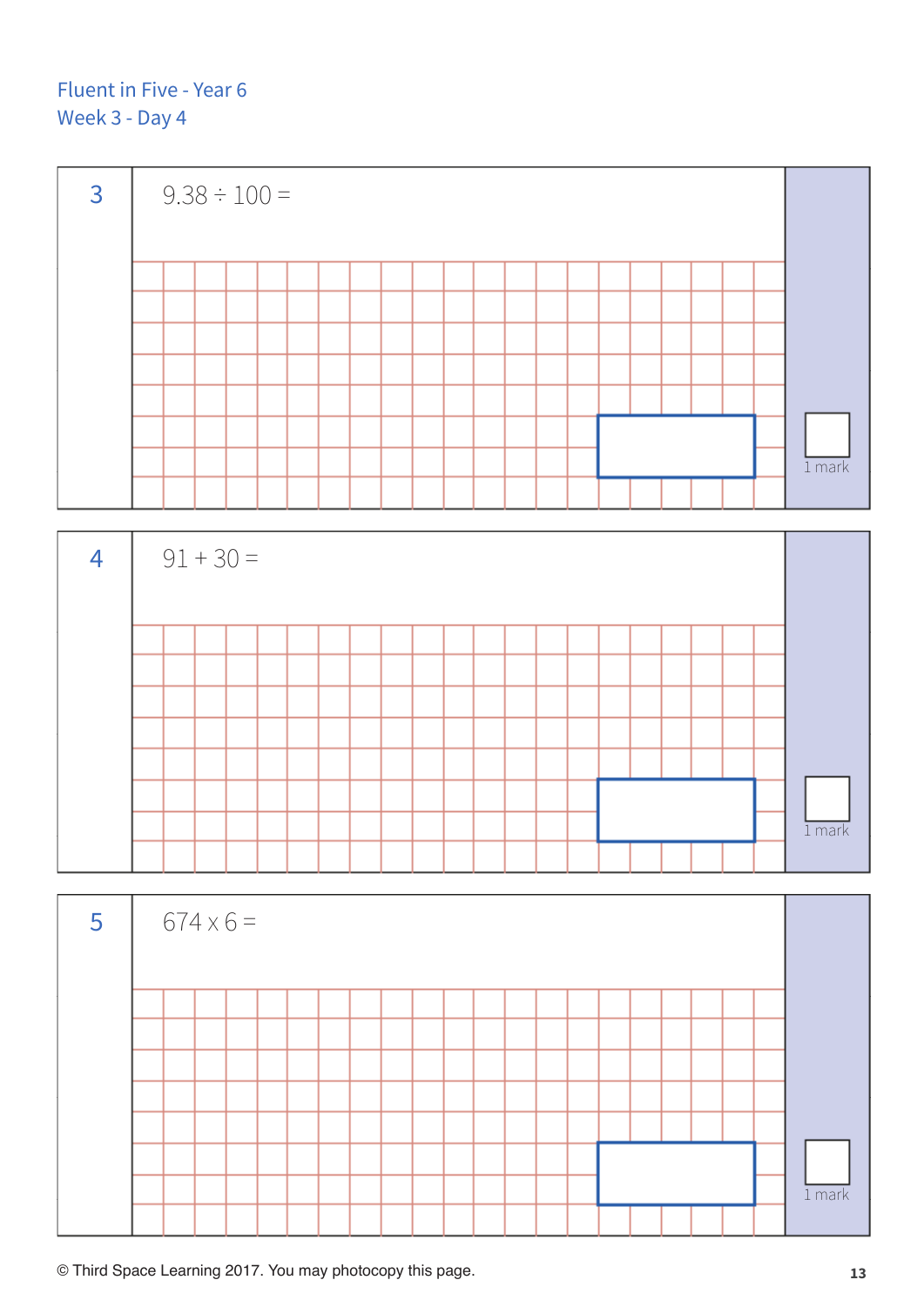## Answer Sheet

**Remember, (M) is written next to those questions you should have tried to solve mentally first. (W) means a written method is usually more efficient for this question.** 

1.  $996 + 7 = 1,003$  (M)

- 2. 32,764 21,863 = **10,901** (W)
- 3. 9.38 ÷ 100 = **0.0938** (M)
- 4. 91 + 30 = **121** (M)
- 5.  $674 \times 6 = 4,044$  (W)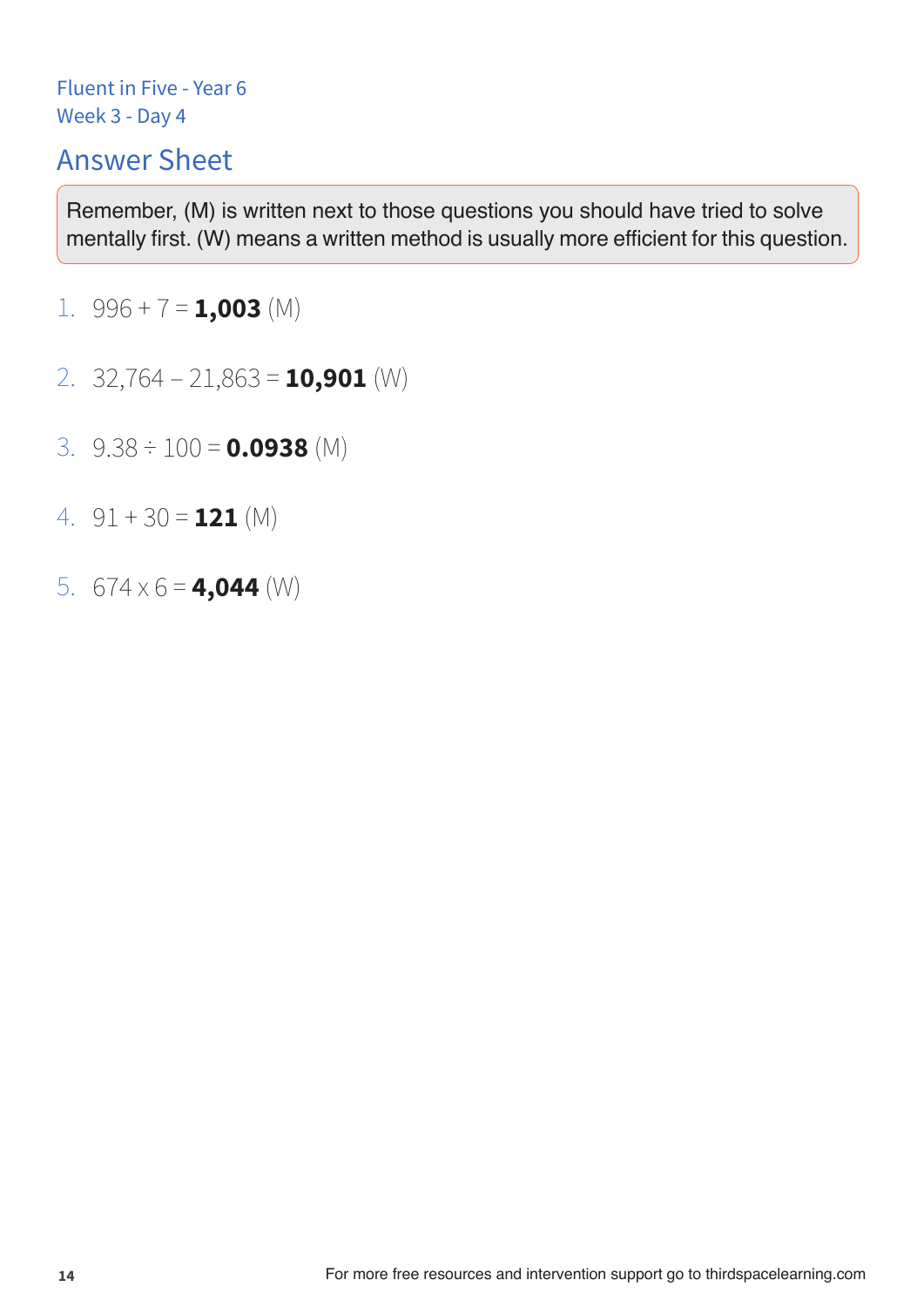

| $\overline{2}$ |  | $866 \times 6 =$ |  |  |  |  |  |  |  |  |          |
|----------------|--|------------------|--|--|--|--|--|--|--|--|----------|
|                |  |                  |  |  |  |  |  |  |  |  |          |
|                |  |                  |  |  |  |  |  |  |  |  |          |
|                |  |                  |  |  |  |  |  |  |  |  |          |
|                |  |                  |  |  |  |  |  |  |  |  |          |
|                |  |                  |  |  |  |  |  |  |  |  |          |
|                |  |                  |  |  |  |  |  |  |  |  |          |
|                |  |                  |  |  |  |  |  |  |  |  |          |
|                |  |                  |  |  |  |  |  |  |  |  | $1$ mark |
|                |  |                  |  |  |  |  |  |  |  |  |          |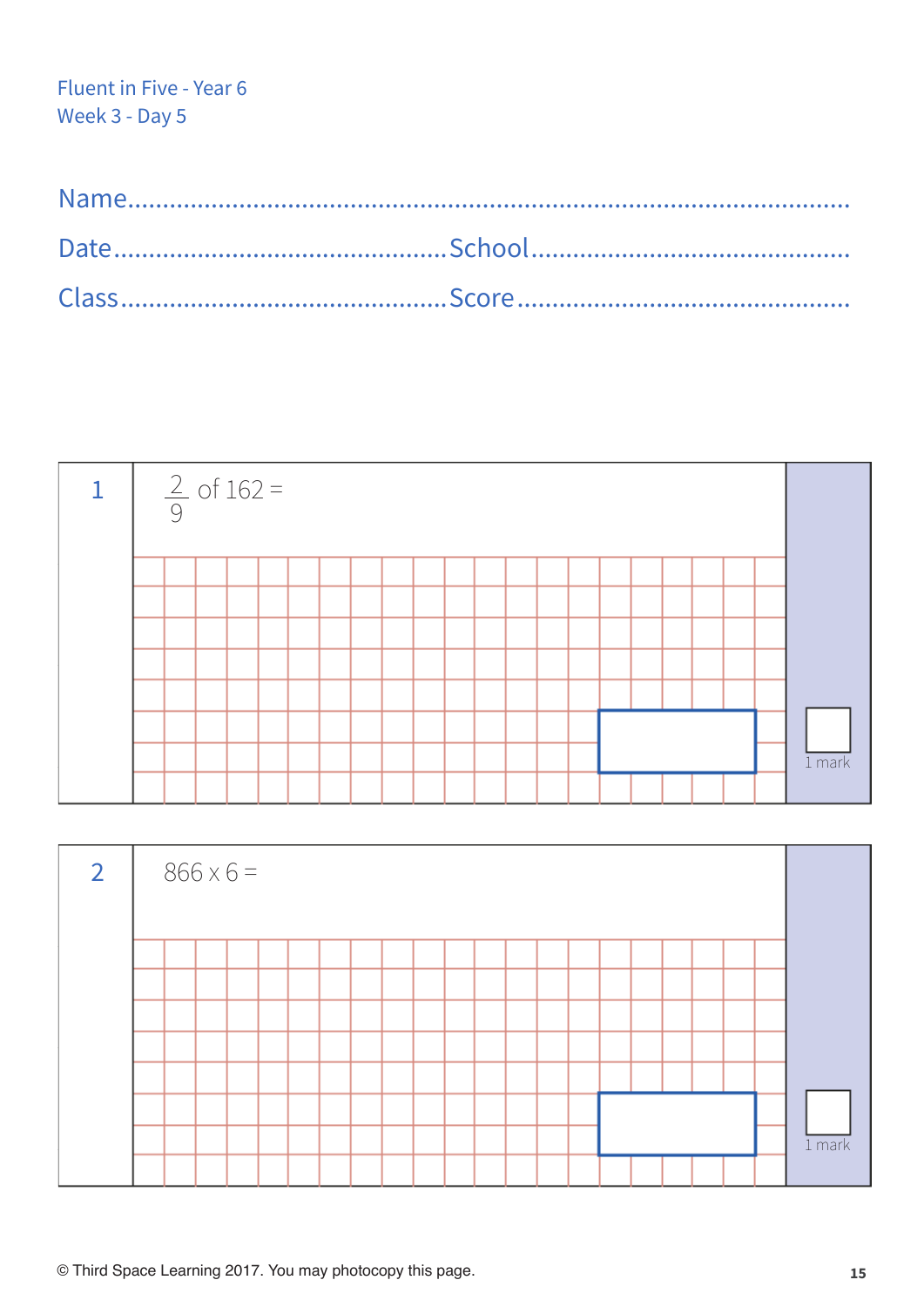

| $\overline{4}$ | $87.4 \div 10 =$ |  |  |  |  |  |  |  |  |  |  |  |  |  |  |  |  |  |  |          |  |
|----------------|------------------|--|--|--|--|--|--|--|--|--|--|--|--|--|--|--|--|--|--|----------|--|
|                |                  |  |  |  |  |  |  |  |  |  |  |  |  |  |  |  |  |  |  |          |  |
|                |                  |  |  |  |  |  |  |  |  |  |  |  |  |  |  |  |  |  |  |          |  |
|                |                  |  |  |  |  |  |  |  |  |  |  |  |  |  |  |  |  |  |  |          |  |
|                |                  |  |  |  |  |  |  |  |  |  |  |  |  |  |  |  |  |  |  |          |  |
|                |                  |  |  |  |  |  |  |  |  |  |  |  |  |  |  |  |  |  |  |          |  |
|                |                  |  |  |  |  |  |  |  |  |  |  |  |  |  |  |  |  |  |  |          |  |
|                |                  |  |  |  |  |  |  |  |  |  |  |  |  |  |  |  |  |  |  |          |  |
|                |                  |  |  |  |  |  |  |  |  |  |  |  |  |  |  |  |  |  |  | $1$ mark |  |
|                |                  |  |  |  |  |  |  |  |  |  |  |  |  |  |  |  |  |  |  |          |  |

5 1 mark 6 3 4 1 0